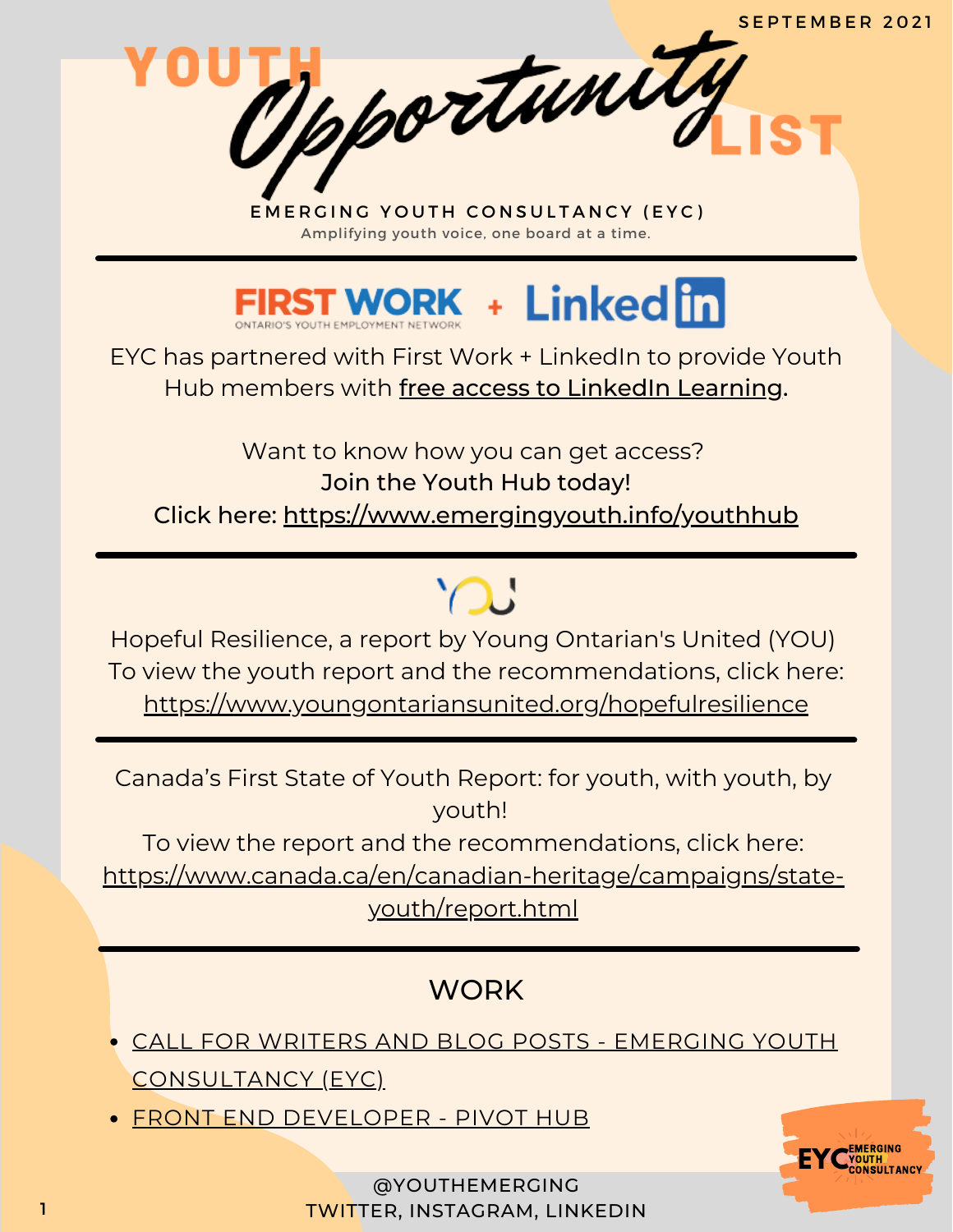- DATA [COLLECTOR](https://docs.google.com/forms/d/e/1FAIpQLSeWmep21yY1R_2zcJLxO4EG-TM2DJYFkF1mo-NL8dD7h3sc3A/viewform) PIVOT HUB
- RESEARCH ASSISTANT CONFERENCE OF DEFENCE [ASSOCIATIONS](https://www.linkedin.com/posts/cdainstitute_were-going-to-hire-two-part-time-research-activity-6838546166255247360-XkYk/) INSTITUTE
- VARIOUS CANADIAN TECH [INTERNSHIPS](https://www.findcanadianinternships.ca/) FIND CANADIAN INTERNSHIPS
- STUDENT BORDER [SERVICES](https://www.cbsa-asfc.gc.ca/job-emploi/student-etudiant/sbso-aesf-eng.html) OFFICER CANADA BORDER SERVICE AGENCY
- OUTREACH [COORDINATOR,](https://workforcenow.adp.com/mascsr/default/mdf/recruitment/recruitment.html?cid=47b3570c-71ad-4487-bc6c-890b4531acac&lang=en_CA) POST SECONDARY KIDS HELP PHONE
- PROGRAM MANAGER (LEVEL1), MENTAL HEALTH AND SUBSTANCE ABUSE - MENTAL HEALTH [COMMISSION](https://boards.greenhouse.io/mentalhealthcommissionofcanadaenglish/jobs/5505655002?gh_jid=5505655002) OF **CANADA**
- NETWORK AND IMPACT RESEARCHER GREEN [COMMUNITIES](https://www.goodwork.ca/jobs/energy-resilient-and-sustainable-communities-jobs-network-research-and-fund-development-jobs-61155) CANADA
- **EVENTS ASSISTANT [SUSTAINABILITY](https://www.goodwork.ca/jobs/event-planning-and-coordination-jobs-for-sustainable-business-events-61165) LEADERSHIP**
- HUMAN RESOURCES [ADMINISTRATOR](https://www.humanacs.org/career/human-resources-administrator) HUMAN COMMUNITY SERVICES
- PROGRAM INTERN (2 POSITIONS) [HEALTHCARE](https://www.healthcareexcellence.ca/en/about/about-us/careers/program-intern/) EXCELLENCE CANADA
- [COORDINATOR,](https://www.linkedin.com/jobs/view/2693128076/) ABORIGINAL RESOURCE CENTRE UOTTAWA
- VARIOUS [INTERNSHIPS](https://eyglobal.yello.co/job_boards/c1riT--B2O-KySgYWsZO1Q?locale=en) EY

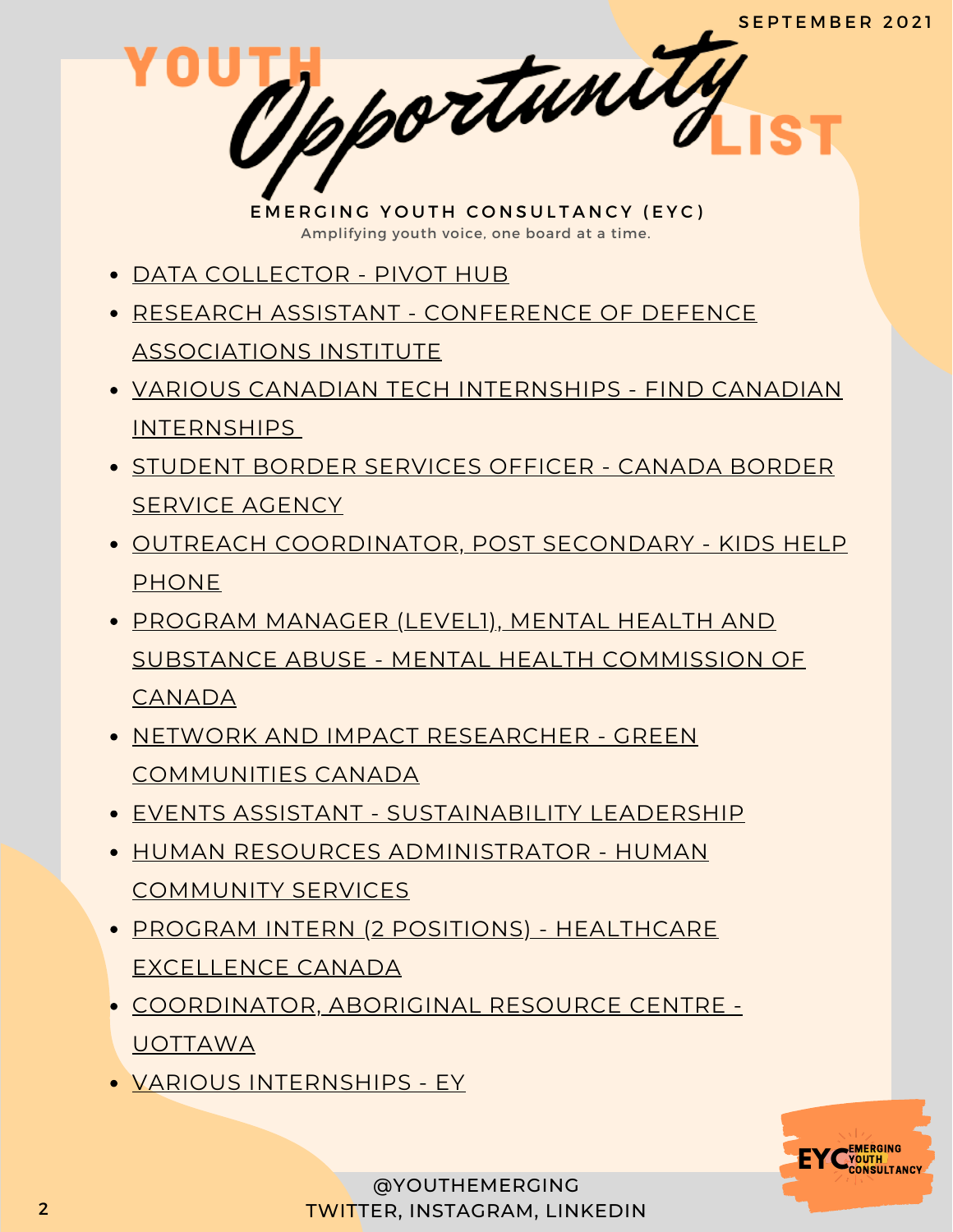- PRODUCT MANAGER, VOLUNTEER [EXPERIENCE](https://boards.greenhouse.io/crisistextline86/jobs/4587644003?gh_src=e979ce883us) CRISIS TEXT LINE
- TRUTH AND [RECONCILIATION](https://nych.bamboohr.com/jobs/view.php?id=66) COORDINATOR NORTH YORK COMMUNITY HOUSE
- CONSULTANT, HEALTHCARE AND LIFE SCIENCES PRACTICE [\(MANAGEMENT](https://careers.kpmg.ca/jobs/10400?lang=en-us&iis=Job+Board&iisn=LinkedIn&Codes=LinkedIn) CONSULTING) - KPMG
- [CONSULTING](https://careers.deloitte.ca/job/Toronto-Consulting-Deloitte-Digital-Customer-Strategy-and-Applied-Design-New-Grad-2022%2C-Multiple-ON-M5C-3G7/775908100/?utm_source=LINKEDIN&utm_medium=referrer&?src=JB-12762) DELOITTE DIGITAL CUSTOMER STRATEGY AND APPLIED DESIGN (NEW GRAD 2022, NATIONAL) - **DELOITTE**
- DESIGN [COORDINATOR](https://startupcanada.notion.site/Design-Coordinator-b40e9b8f360c49de940d097009f61ab8) STARTUP CANADA
- **INTERN, YOUTH INNOVATION COUNCIL, [OPPORTUNITY](https://boards.greenhouse.io/marsdiscoverydistrict/jobs/5393504002) FOR** ALL YOUTH (6-MONTH CONTRACT) - MARS DISCOVERY **DISTRICT**
- JUNIOR RESEARCH [ASSOCIATE](https://www.linkedin.com/posts/paulbakkersis_juniorresearch-associate-position-activity-6834187655031476224-y5hE/) SOCIAL IMPACT SQUARED
- VARIOUS [OPPORTUNITIES](https://delphi.zohorecruit.com/careers) THE DELPHI GROUP
- VARIOUS [OPPORTUNITIES](https://acn.avature.net/en_US/talentPortal) (INTERNSHIP, NEW GRAD, NON-DEGREE) - ACCENTURE
- CLIENTELE MANAGER BAKAU [CONSULTING](https://www.bakauconsulting.com/careers/operations-b44y9) INC.
- EQUITY AND INCLUSION STRATEGIST BAKAU [CONSULTING](https://www.bakauconsulting.com/careers/equity-and-inclusion-strategist) INC.
- VARIOUS [POSITIONS](https://www.elections.ca/content.aspx?section=emp&lang=e&document=index) ELECTION CANADA
- CUSTOMER SERVICE ASSOCIATE [ACCENTURE](https://www.accenture.com/ca-en/careers/jobdetails?id=R00035809_en&title=Customer+Service+Associate+-+Permanent)
- TEAM MANAGER, SOCIAL MEDIA [ACCENTURE](https://www.accenture.com/ca-en/careers/jobdetails?id=R00023661_en&title=Team+Manager+-+Social+Media)

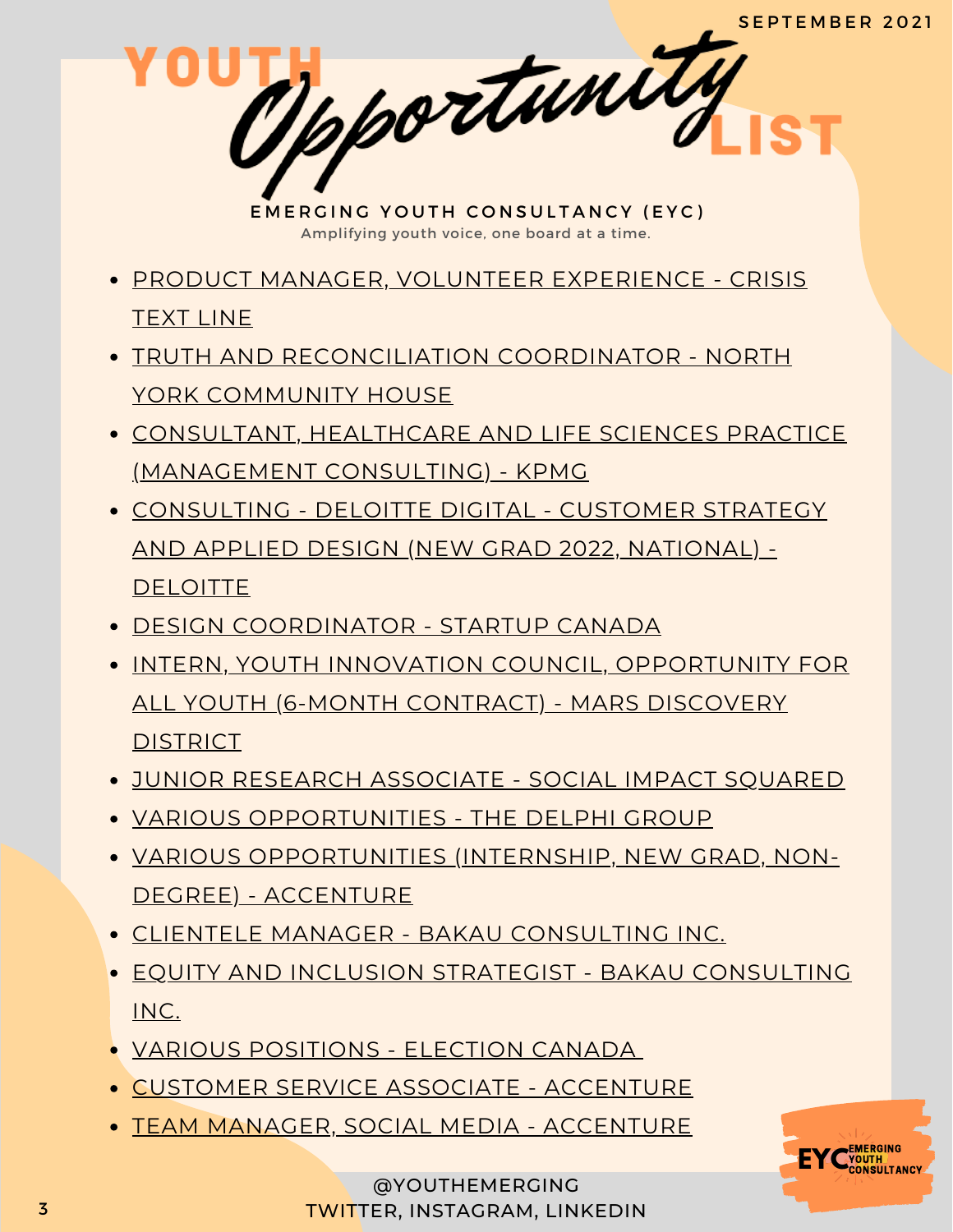- BUSINESS DEVELOPMENT [REPRESENTATIVE](https://www.welbi.co/careers/business-development-representative-2) WELBI
- CUSTOMER EXPERIENCE [COORDINATOR](https://www.welbi.co/careers/customer-experience-coordinator) WELBI
- VARIOUS PM [POSITIONS](https://emploisfp-psjobs.cfp-psc.gc.ca/psrs-srfp/applicant/page1800?toggleLanguage=en&poster=1601436) PUBLIC HEALTH AGENCY OF CANADA
- VARIOUS INTERNSHIPS UNITED NATIONS [FOUNDATION](https://unfoundation.org/careers/internship-opportunities/)
- VIDEO EDITOR SIS TO SIS [TORONTO](https://docs.google.com/forms/d/e/1FAIpQLSero7irTCxSD1cz3kDKcweIh3-HgLJKu6nJd7F4SYag_JiyHw/viewform)
- PAID [TRAINEESHIPS](https://traineeships.ec.europa.eu/?utm_campaign=58be742173a6a31b06082356&utm_content=6107cc4d5a8af900018c3dac&utm_medium=smarpshare&utm_source=linkedin) EUROPEAN COMMISSION
- CONTENT AND DIGITAL MARKETING [COORDINATOR](https://charityvillage.com/jobs/content-and-digital-marketing-coordinator-in-toronto-toronto-division-ontario-ca/) IDRF
- GTA COMMUNITY ENGAGEMENT [COORDINATOR](https://charityvillage.com/jobs/community-engagement-coordinator-in-toronto-ontario-ca/) IDRF
- ALBERTA COMMUNITY ENGAGEMENT [COORDINATOR](https://charityvillage.com/jobs/alberta-community-engagement-coordinator-in-calgary-division-no-6-alberta-ca/) IDRF
- SALES ACCOUNT [EXECUTIVE](https://www.linkedin.com/jobs/view/2678148893/) GIFT BETTER CO.
- [SPORTSBALL](https://www.linkedin.com/jobs/view/2675235212/) COACH SPORTBALL COACHING KIDS' **SPORTS**
- PR [COORDINATOR](https://jobs.lever.co/wattpad/c66e11c8-9369-4bfa-9bb5-1a66e48b1454) WATTPAD
- EARLY CAREERS (VARIOUS [POSITIONS\)](https://careers.canon.ca/early-careers/) CANON CANADA
- [INDIGENOUS](https://docs.google.com/document/d/1kKydPHpharCRW8NFgS50p7T-crp_qe1U8_ue4MdwzrE/edit) RESEARCH ASSISTANT RYERSON LEADERSHIP LAB
- **INDIGENOUS [CONSULTANT](https://docs.google.com/document/d/1jRDM-rzhZovziTHQn6lfMEqqpktHXSQ_b4M-n2B1yfY/edit) RYERSON LEADERSHIP LAB**
- LINKEDIN GROUP: STUDENT [OPPORTUNITIES](https://www.linkedin.com/groups/12455311) IN THE GTA
- ACCOUNT [REPRESENTATIVE](https://www.uber.com/global/en/careers/list/102521/) UBER
- **ADMIN ASSISTANT, PUBLIC POLICY AND [COMMUNICATIONS](https://jobs.netflix.com/jobs/86828011)** - NETFLIX

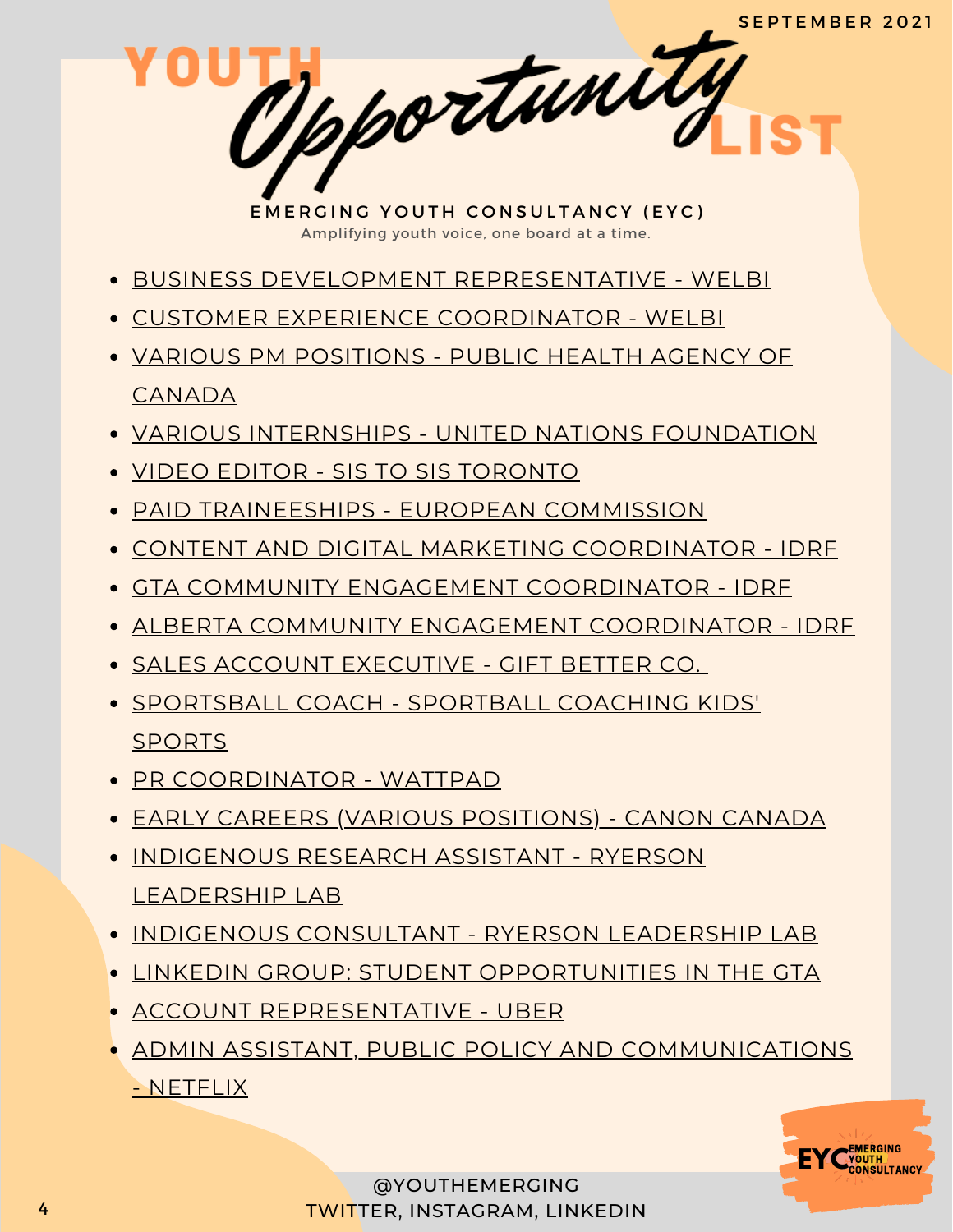- EPIC SUPPORT STAFF (250 [POSITIONS!\)](https://careers.lakeridgehealth.on.ca/eRecruit/VacancyDetail.aspx?VacancyUID=000000033155) LAKERIDGE HEALTH
- PROJECT [ASSISTANT](https://baycrest-hospital-openhire.silkroad.com/epostings/index.cfm?fuseaction=app.dspjob&jobid=2790&company_id=30045&version=1&jobBoardId=10009) BAYCREST HEALTH SCIENCES
- BUSINESS DEVELOPMENT [REPRESENTATIVE](https://boards.greenhouse.io/brainstation/jobs/4446054003?gh_src=c1c990643us) BRAIN **STATION**
- CUSTOMER EXPERIENCE ASSOCIATE (INDIGENOUS CANDIDATES) [-SCOTIABANK](https://jobs.scotiabank.com/Scotiabank%20(default)/job/Brampton-First-Nations%2C-Inuit-and-Metis-Candidates-Customer-Representative-%28Toronto-Region%29-ON/543784917/)
- **.** STUDENT/NEW GRAD [OPPORTUNITIES](https://jobs.scotiabank.com/go/Student-&-New-Grad-Jobs/2298417/?utm_campaign=JB_Sept20_Campus_CareerSite_CTA_EN) SCOTIABANK
- EMPLOYEE #1 [ONOVA/INOKI](https://www.onova.io/onova-inoki-bathhouse) BATHHOUSE
- [INTRAPRENEURSHIP](https://ventureforcanada.ca/programs/intrapreneurship) PROGRAM VENTURE FOR CANADA
- FEDERAL STUDENT WORK EXPERIENCE PROGRAM (FSWEP) - [GOVERNMENT](https://www.canada.ca/en/public-service-commission/jobs/services/recruitment/students/federal-student-work-program.html) OF CANADA
- CLIENT SUPPORT CENTRE ROLES [IMMIGRATION](https://emploisfp-psjobs.cfp-psc.gc.ca/psrs-srfp/applicant/page1800?toggleLanguage=en&poster=1504432) REFUGEES AND CITIZENSHIP CANADA
- **STUDENT [OPPORTUNITIES](https://careers-carrieres.cra-arc.gc.ca/gol-ged/wcis/pub/rtrvjbpst.action?pi=D06726B228B01EDBB2C1A18D2C3EA0F2) CRA**
- CALL CENTRE AGENT [NUMERIS](https://numeris.csod.com/ux/ats/careersite/6/home/requisition/406?c=numeris)

# VOLUNTEER

\*CHECK OUT [HTTPS://WWW.SPARKONTARIO.CA/?PAGE=1](https://www.sparkontario.ca/?page=1) TO EXPLORE OPPORTUNITIES ACROSS ONTARIO\*

- YOUNG MEN/MASC. YOUTH PROJECT YOUTH ADVISORY COMMITTEE - PLANNED [PARENTHOOD](https://docs.google.com/forms/d/e/1FAIpQLSf3UUFYcB0EtWmZEQJ5gGa7YhZXtvqQwzmYB807EoYslKvNeA/viewform) TORONTO
- [CO-EXECUTIVE](https://docs.google.com/document/d/1OTDsSwwugu_b-RE52vJZYzohgagQF0nImJ5nwwZddUA/mobilebasic) DIRECTOR YOUTH CLIMATE LAB

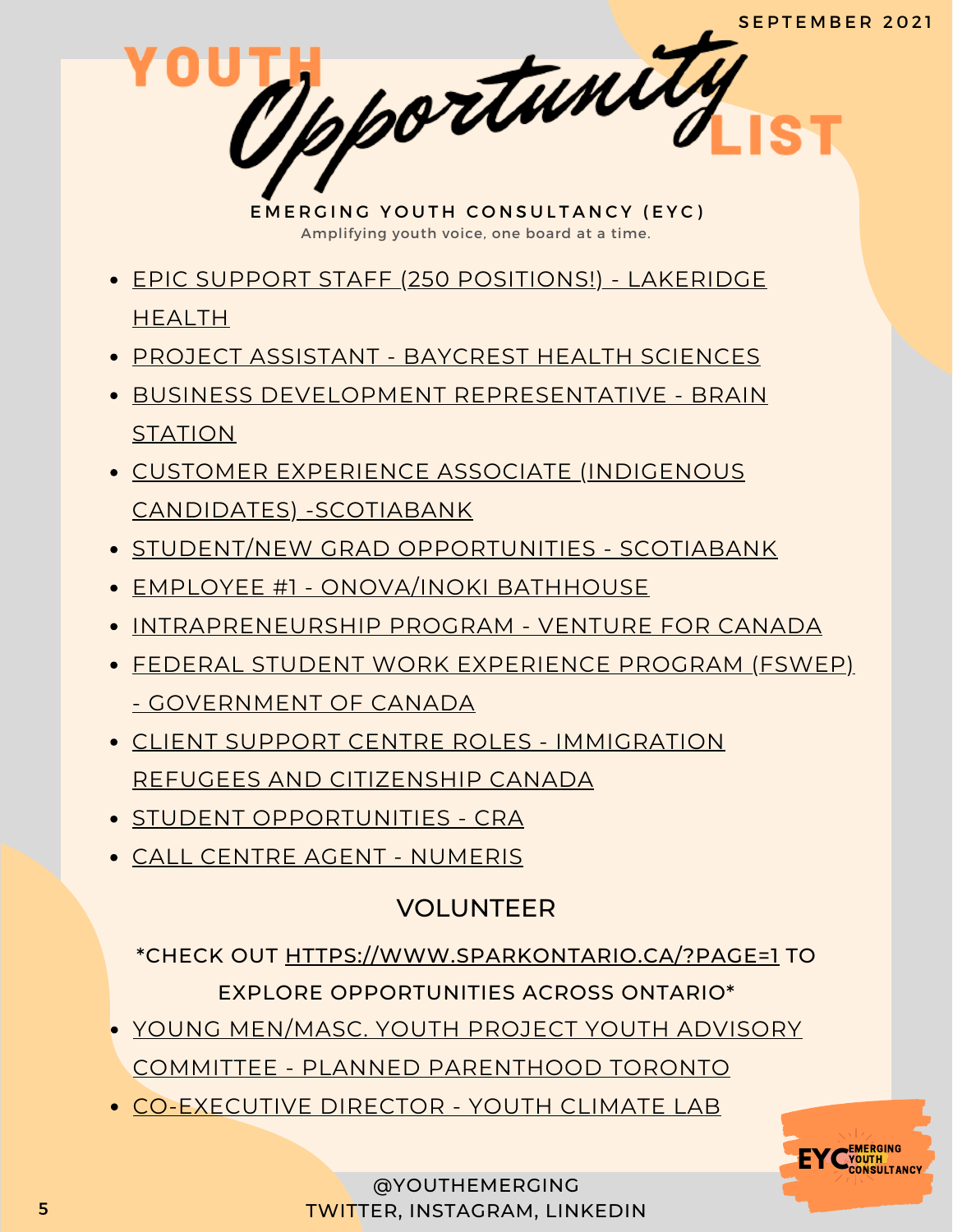# VOLUNTEER

- BLACK STUDENTS MENTORSHIP [APPLICATION](https://docs.google.com/forms/d/e/1FAIpQLSfrN0tXYF7EbXzjUFrwPh6WPBPmoV8WhVfFhxFAGPYrx-NxRQ/viewform) 2021, FACULTY OF HEALTH - YORK UNIVERSITY
- ORGANIZER, 100 DEBATES ON [ENVIRONMENT](https://form.123formbuilder.com/5958255/formor) GREENPAC
- OVERNIGHT CRISIS [RESPONDER](https://kidshelpphone.ca/get-involved/participate/call-volunteers-crisis-text-line) KIDS HELP PHONE
- INDIGENOUS [ENGAGEMENT](https://kidshelpphone.ca/get-involved/first-nations-inuit-and-metis/volunteer-for-our-indigenous-engagement-program/) PROGRAM VOLUNTEER KIDS HELP PHONE
- BLACK ACHIEVERS [MENTORSHIP](https://ymcagta.org/youth-programs/Black-Achievers-Mentorship-Program) PROGRAM (MENTOR) YMCA
- VARIOUS [VOLUNTEER](https://docs.google.com/forms/d/e/1FAIpQLSciMF1ROT1f_mGS2Wx822QU0zDYcf3zka0UC9rIAM9z03W8Pw/viewform) POSITIONS ON CANADA PROJECT
- GENERAL VOLUNTEER [MENSTRUATION](https://docs.google.com/forms/d/e/1FAIpQLSe-ORQRxArU5ZwQWT3JfGEjRtyUwanp5p64UPHwK1nL5Pz__w/viewform) REDEFINED

#### RESEARCH/COMPETITIONS

- BE THE BOSS: BUSINESS [SIMULATION](https://web.cvent.com/event/0c596248-56d3-422d-a7be-4a6be1b3b1ed/summary) CANADIAN TIRE
- YOUTH [ENGAGEMENT](https://www.canchild.ca/en/research-in-practice/current-studies/youth-engagement-in-research) IN RESEARCH CANCHILD CENTRE FOR CHILDHOOD DISABILITY RESEARCH
- SAFE HANDS SAFE HEARTS RESEARCH STUDY WOMEN'S HEALTH IN WOMEN'S HANDS CHC & [UNIVERSITY](https://www.safehandssafehearts.com/ca/) OF TORONTO
- SOCIAL SCIENCE STUDENT [VOLUNTEERS](https://www.linkedin.com/posts/canadian-centre-for-gender-sexual-diversity_ccgsd-is-looking-for-volunteers-were-looking-activity-6834172268541726720-Doxi/) CANADIAN CENTRE FOR GENDER AND SEXUAL DIVERSITY

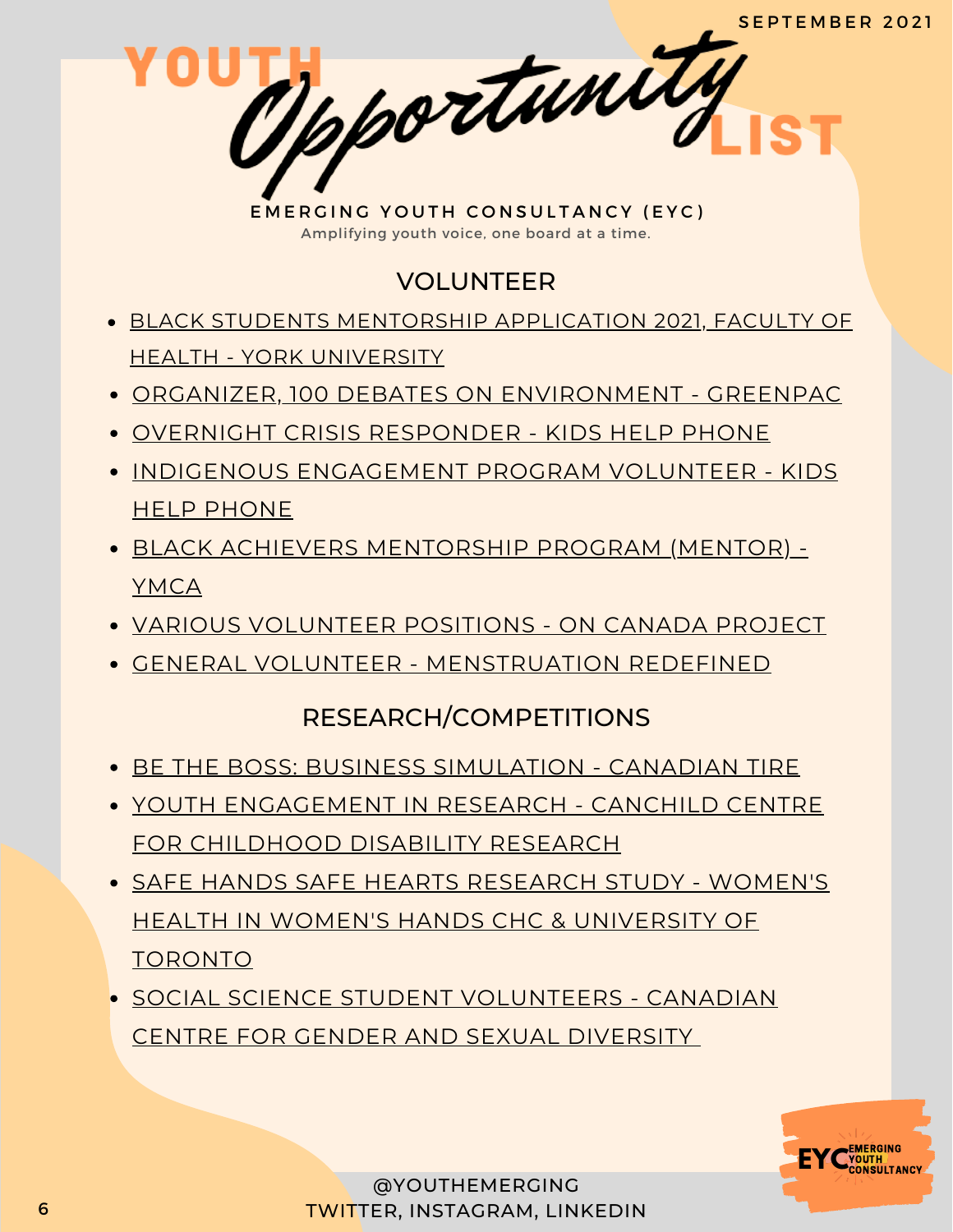PROFESSIONAL DEVELOPMENT & SKILL BUILDING

- REACHING [NEWCOMERS](https://www.eventbrite.ca/e/reaching-newcomers-online-workshop-1-tickets-167500453365) ONLINE WORKSHOP REFUGEE 613
- MENTEE [APPLICATION:](https://docs.google.com/forms/d/e/1FAIpQLSe2h38aL3aLeoOm25kAyq1S9x0I1jMtuMNoUfru7Mf4gb1XuQ/viewform) BLACK STUDENTS MENTORSHIP APPLICATION 2021, FACULTY OF HEALTH - YORK **UNIVERSITY**
- EARLY CAREER [CONNECTIONS](https://summit.powertofly.com/) AND MID CAREER PIVOTS POWER TO FLY SUMMIT
- STUDENT INTERNSHIPS AND PROJECTS [BRIDGESPACE](https://bridgespace.io/)
- THE [PERSONAL](https://docs.google.com/forms/d/e/1FAIpQLSckp26KhOm7DfXsaNb0_JDS_plLspDnUygOP1cPJbexch6XDA/viewform) COME UP SIS TO SIS TORONTO
- JOB SEARCH & INTERVIEW [WORKSHOP](https://www.runtheworld.today/app/c/jobsearch-interviewskills) WITH ALEENAH ANSARI - FLIK
- NEXT LEVEL (YOUTH & COACH [APPLICATIONS\)](https://girls20.submittable.com/submit) G(IRLS)20
- BLACK ACHIEVERS [MENTORSHIP](https://ymcagta.org/youth-programs/Black-Achievers-Mentorship-Program) PROGRAM (MENTEE) YMCA
- [FACILITATOR](https://docs.google.com/forms/d/e/1FAIpQLSe1fDhYODRagameDOKsf4_FfWns-yNAQEeNTHWK5Pn7XxHuog/viewform) TRAINING PROGRAM UPSTARTED
- CANON FUTURES [INTERNSHIP](https://www.canonfutures.ca/) CANON CANADA
- PRO BONO TECH [CONSULTING](https://techconsultingcommunity.com/pro-bono-tech-consulting/) PROGRAM TECH CONSULTING COMMUNITY
- YOUTH WEEK NESTLE [CANADA](https://nestlecanadayouthweek.vfairs.com/en/registration)
- ADAPT: ADVANCED DIGITAL AND [PROFESSIONAL](https://www.ryerson.ca/adapt/) TRAINING
- TECH TRAINING [PROGRAMS](https://www.joincolab.io/#Program-Tracks) CO.LAB I YOU BELONG IN **TECH**

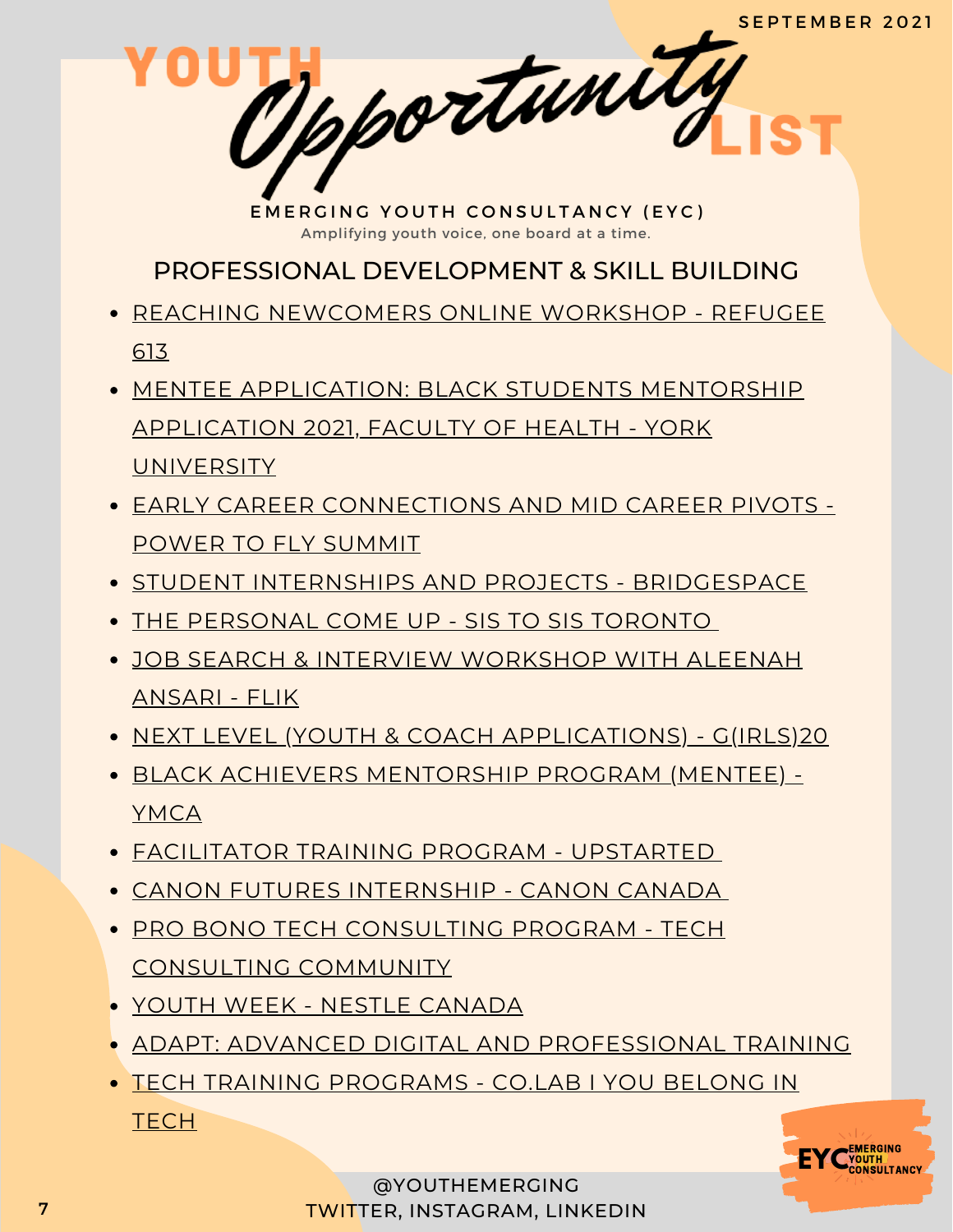- TECH/IT SKILLS TRAINING [PROGRAMS](https://npowercanada.ca/) NPOWER CANADA
- ELEVATE TALENT PROGRAM TORONTO CENTRE FOR LEARNING AND [DEVELOPMENT](https://www.tccld.org/programs/elevatetalent/)
- IMMIGRANT WOMEN INTEGRATION PROGRAM TORONTO CENTRE FOR LEARNING AND [DEVELOPMENT](https://survey.zohopublic.com/zs/I5CCbQ)
- R FOR DATA [SCIENCE](https://r4ds.had.co.nz/)
- **[INDIGENOUS](https://elearning.cancercare.on.ca/course/view.php?id=101) CULTURAL SAFETY COURSE CANCER CARE** ONTARIO
- GOOGLE [SKILLSHOP](https://skillshop.withgoogle.com/)
- COGNIZANT [RETURNSHIP](https://careers.cognizant.com/global/en/cognizant-returnship-program) PROGRAM COGNIZANT
- XTREME TALENT [ACCELERATOR](https://www.investottawa.ca/xtreme-talent-accelerator/?utm_source=LinkedIn&utm_medium=Paid%20Ads&utm_campaign=XTAP%20Paid%20Ads&li_fat_id=f24b5ec5-db43-4428-88f9-92b5a2d0c0dc) INVEST OTTAWA
- MARKETING [RESOURCES](https://acadium.com/) ACADIUM
- YOUTH CLIMATE LEADERSHIP PROGRAM YOUTH CHALLENGE [INTERNATIONAL](https://www.yci.org/innovatemyfuture/youth-climate-leadership/)
- THE [KNOWLEDGE](https://tks.world/program/) SOCIETY
- **INDIGENOUS SKILLS AND [EMPLOYMENT](https://www.nwac.ca/iset/) TRAINING NATIVE** WOMEN'S ASSOCIATION OF CANADA
- ONLINE COURSE: HEALTH IMPACT ASSESSMENT NATIONAL [COLLABORATING](https://www.ncchpp.ca/274/online-course.ccnpps) CENTRE FOR HEALTHY PUBLIC POLICY
- **[INTRODUCTION](https://docs.google.com/forms/d/e/1FAIpQLSctSd9ZAcZBpswQj0URzEHVXlpF--qyT2AR6_1tKyoFS1iIYQ/viewform) TO USER EXPERIENCE U FOR CHANGE**
- MCGILL X RBC FUTURE LAUNCH [PERSONAL](https://learn.mcgillpersonalfinance.com/account/login/) FINANCE **COURSE**

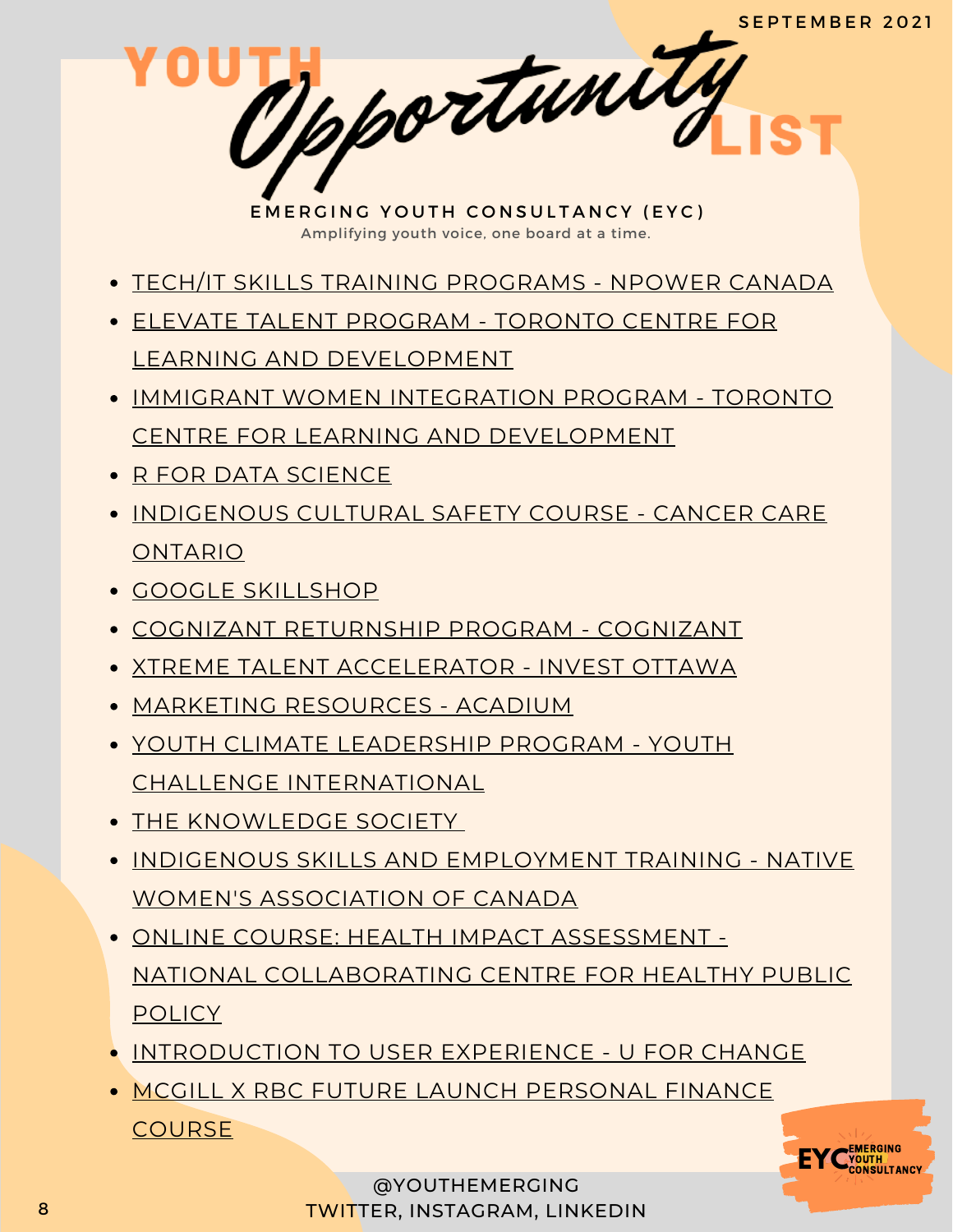- GET JOB READY [PROGRAM](https://idrf.ca/project/getjobready/) IDRF
- FOCUS FORWARD FOR INDIGENOUS YOUTH: [EMPLOYMENT](https://docs.google.com/forms/d/e/1FAIpQLSfRCREo2hIabn1L271SDl0wPRkApB5N12_6bON-DnyYu8lGEg/viewform) 101 & RESUME BUILDING - FOCUS FORWARD FLY
- HIGH SCHOOL [AMBASSADOR](https://www.cpaontario.ca/become-a-cpa/why-cpa/high-school-ambassador-program) PROGRAM CPA ONTARIO
- [QUALITATIVE](https://www.linkedin.com/posts/drphilipadu_qualitative-data-coding-workshop-activity-6819644783024230400-d0mU/) CODING RESOURCE

## SCOLARSHIPS AND GRANTS

- **[SCHOLARSHIPS](https://www.chevening.org/) AND FELLOWSHIPS TO STUDY IN UK -CHEVENING**
- YOUTH [OPPORTUNITIES](https://www.otf.ca/our-grants/youth-opportunities-fund) FUND ONTARIO TRILLIUM FOUNDATION
- LIBRO SOCIAL [ENTERPRISE](https://pillarnonprofit.ca/event/libro-social-enterprise-incubator-applications-now-open-fall-2020/pillar-nonprofit-network) INCUBATOR PILLAR NONPROFIT NETWORK
- MENTORSHIP [OPPORTUNITIE](https://www.instagram.com/brew_ca/)S [BREW](https://www.instagram.com/brew_ca/)
- VARIOUS [SCHOLARSHIPS](https://studentawards.com/scholarships/era-electronic-recycling-association-scholarship/) STUDENT AWARDS
- 100 DEBATES ON THE [ENVIRONMENT](https://www.100debates.ca/debates)
- [DISCOVER](https://www.eventbrite.ca/o/ey-canada-campus-team-32679374463) EY INFO SESSIONS EY
- [INFORMATION](https://us02web.zoom.us/meeting/register/tZcvf-uqpzojGN33UeH8x6hirghUB9lHcnNl) SESSION NPOWER
- WE BELONG: [CELEBRATING](https://www.linkedin.com/posts/canadian-centre-for-gender-sexual-diversity_we-are-excited-to-announce-our-newest-2slgbtq-activity-6835979060666019840-Yo8_/) 2SLGBTQ+ HISTORY PROGRAM
- 2021 2022 TUTORING [PROGRAM](http://www.fypcanada.com/register/) FIND YOUR PATH